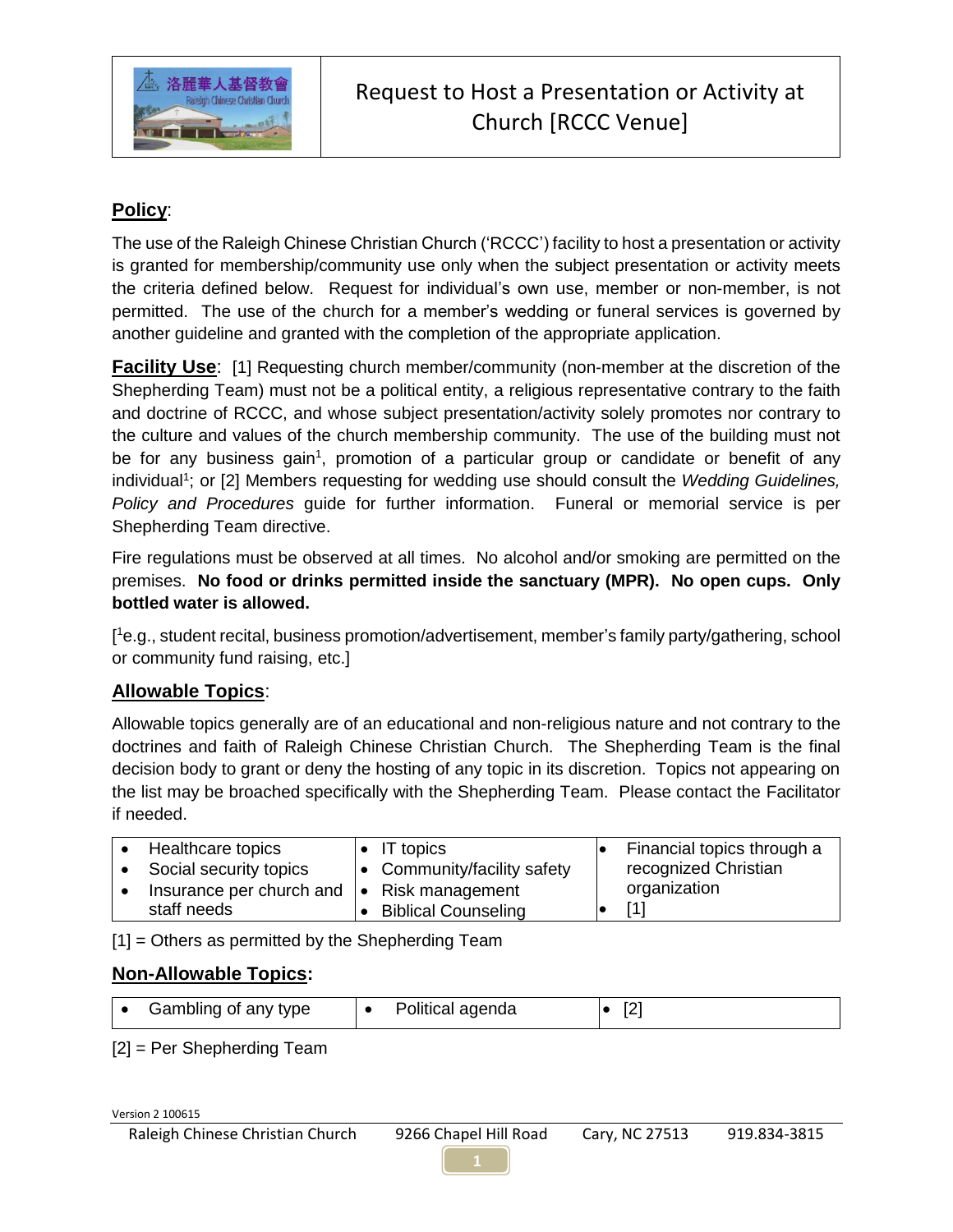

## **APPLICATION**

#### **Procedure:**

The Requestor is to give the completed form to the RCCC facility deacon for approval. If an honorarium is expected, this must be approved by the Facilitator.

Facilitator approved (honorarium): □ Yes □ No

Request accepted by: \_\_\_\_\_\_\_\_\_\_\_\_\_\_\_\_\_\_\_\_\_\_\_\_\_\_\_\_\_\_\_\_\_ Date: \_\_\_\_\_\_\_\_\_\_\_\_\_\_\_\_\_\_\_\_

Deacon/Facilitator

**If in doubt, the RCCC representative must first consult the church Facilitator before granting the request.**

**Date/Time/Purpose of Use:** Applicant Please Complete and Give to Facility Deacon

| Date and Time of Use of Building |                                     |  |  |  |  |
|----------------------------------|-------------------------------------|--|--|--|--|
|                                  |                                     |  |  |  |  |
|                                  |                                     |  |  |  |  |
|                                  |                                     |  |  |  |  |
|                                  |                                     |  |  |  |  |
|                                  |                                     |  |  |  |  |
| Purpose of Use/Topic             |                                     |  |  |  |  |
|                                  |                                     |  |  |  |  |
|                                  |                                     |  |  |  |  |
|                                  |                                     |  |  |  |  |
|                                  |                                     |  |  |  |  |
|                                  | Number of People Expected to Attend |  |  |  |  |
| Room(s) Needed                   |                                     |  |  |  |  |
|                                  |                                     |  |  |  |  |
|                                  |                                     |  |  |  |  |
|                                  |                                     |  |  |  |  |

# **Requester/Member's Name Information or Church Council Initiated**:

| Requestor's Name                        |         | Member<br>$\Box$     | □ Non-Member |                      | Today's Date         |  |  |  |
|-----------------------------------------|---------|----------------------|--------------|----------------------|----------------------|--|--|--|
|                                         |         |                      |              |                      |                      |  |  |  |
|                                         |         |                      |              |                      | <b>Email Address</b> |  |  |  |
| Chinese                                 | English |                      | Signature    |                      |                      |  |  |  |
| Nature of Request                       |         |                      |              |                      |                      |  |  |  |
|                                         |         |                      |              |                      |                      |  |  |  |
| Presenter's or Trainer's Name           |         |                      |              |                      |                      |  |  |  |
|                                         |         |                      |              |                      |                      |  |  |  |
| Presenter / Trainer's Organization Name |         |                      |              |                      |                      |  |  |  |
|                                         |         |                      |              |                      |                      |  |  |  |
| Address of Presenter [City/State/Zip]   |         |                      |              |                      | Telephone            |  |  |  |
|                                         |         |                      |              |                      |                      |  |  |  |
|                                         |         |                      |              | <b>Email Address</b> |                      |  |  |  |
| Position in Organization                |         | How long in position |              |                      |                      |  |  |  |
|                                         |         |                      |              |                      |                      |  |  |  |